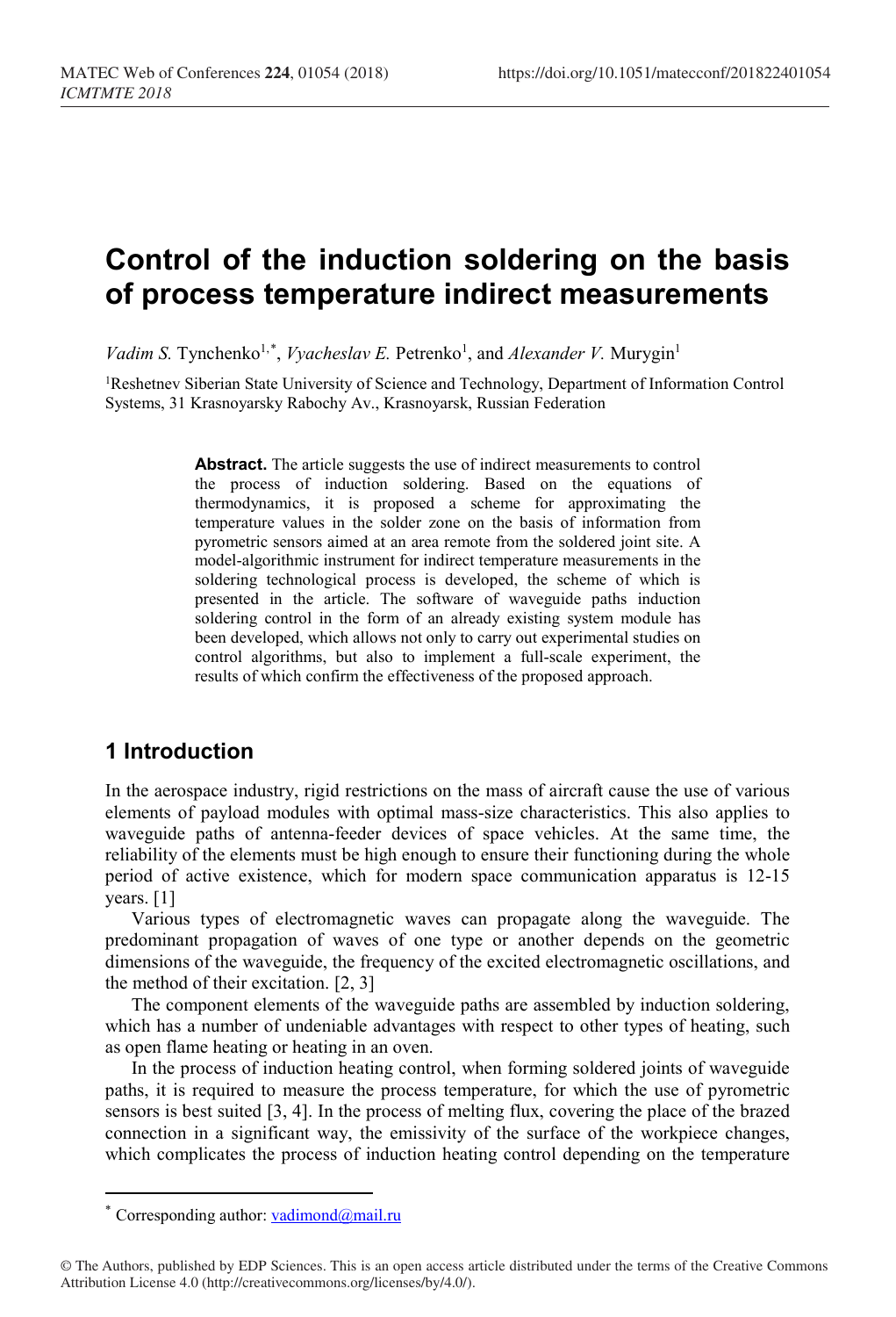information from the solder zone [5]. Thus, it is expedient and relevant to use in the information control system indirect temperature measurements which are made at a distance spot from the solder zone.

### **2 Scheme of the induction soldering process control**

In studies [6, 7] a complex of automated equipment for controlling the technological process of waveguide paths induction soldering is proposed. For control, it is proposed to use information from two pyrometric sensors aimed at the assembled elements.

The layout of the workpiece in the inductor, as well as the scheme for targeting noncontact pyrometric temperature sensors, are shown in Fig. 1.



**Fig. 1.** Pyrometers targeting scheme.

However, using this arrangement of pyrometric sensors, the following effect appears: the measurement of the pyrometer aimed at the solder zone is significantly distorted during the melting phase of the flux and its evaporation due to a change in the emissivity of the waveguide assembly material.

This limits the possibility of direct temperature control in the area of elements joint, which is due to the following factors:

- In the soldering zone, there is solder,
- The area closest to the soldering zone is covered with flux,
- The size of the inductor window limits the view of the pyrometer in the solder zone.

In a number of cases, this discrepancy between the measured temperature and the actual one does not allow achieving the desired repeatability of the soldering technological process, which leads to an increase of the manufacturing defects. Elimination of this disadvantage is possible by compensating of distortions introduced by the flux as when the pyrometer spot is intentionally placed on the already covered surface with flux, or as a result of its spreading over the surface of the product as a result of melting during the technological process. For this it is proposed to perform indirect temperature measurements obtained from the clean surface of the product at a certain distance from the soldering zone, which is possible with the application of calculations for thermal models.

Thus, the implementation of the control in automated system based on such measurements is difficult and not accurate without additional compensation. If the pyrometer is removed from the soldering zone, the reliability of the information decreases and it becomes necessary to compensate for this unreliability of temperature measurements.

### **3 Induction soldering control based on indirect measurements**

In order to eliminate the above-described effect in the measurements, it is proposed to use indirect measurements of the process temperature in the soldering zone, realized as follows: 1) The pyrometer is aimed at the clean area of one of the soldered elements not covered with flux,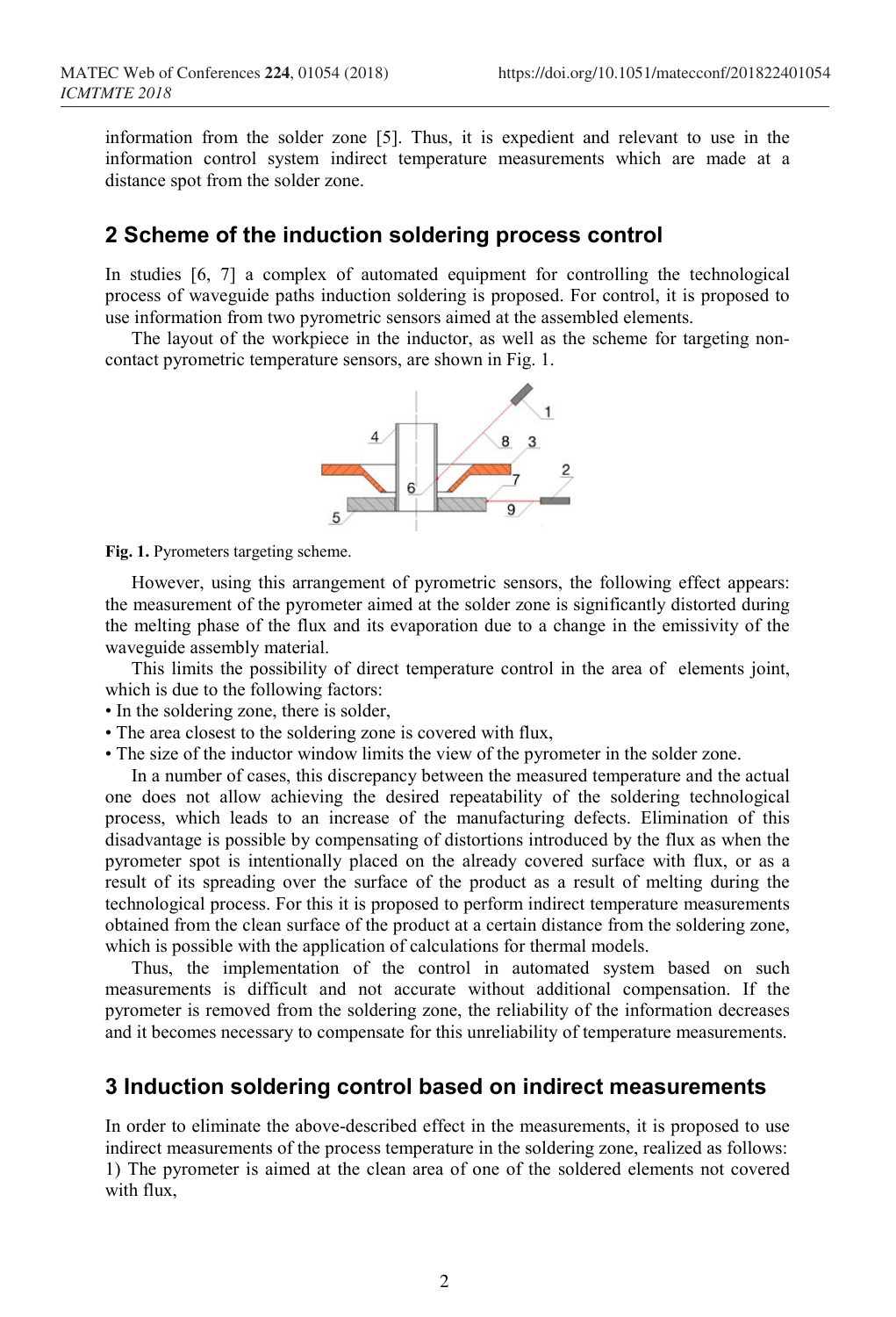2) Using the mathematical apparatus of thermal processes (thermodynamics), an evaluation of the elements heating temperature in the soldering zone is made,

3) The calculation of the control action in an automated system based on indirect measurements is made.

#### **3.1 Implementing calculations of indirect measurements**

To implement indirect measurements, the use of the mathematical apparatus of the welding processes theory is proposed. In order to simplify the calculation of the temperature in the soldering zone, a number of the following assumptions are made on the basis of indirect measurement of temperature [8]:

• Waveguide pipe is considered as an infinite rod,

• The current induced in the workpiece at a certain point in time creates an elementary heat source at a point perpendicular to the inductor window in its part as close as possible to the waveguide tube, and also uniform in its cross section.

Thus, using the thermal model of heating an infinite rod of continuously operating heat sources, it is possible to realize an approximate calculation of the temperature in the solder zone. Based on the measurements obtained from the pyrometer, whose field of view is outlaid on some distance from the soldering zone, and also monitoring the current voltage information on the induction generator, the initial position of the inductor window relative to the workpiece, and its variation during the soldering process, it is possible to correct the indirect temperature measurement by formula (1), thereby obtaining for control the temperature data in the soldering zone.

$$
T_{zone}(x_{pyro}, x_o, \Delta x, t, q) = T_{mes}(t - t) +
$$
  
+ 
$$
\int_{t-t'}^{t} \frac{q(t - t')}{F \cdot cp \cdot \sqrt{4\pi a(t - t')}} exp\left(-\frac{(x_{pyro} - (x_0 + \Delta x))^2}{4a(t - t')} - b(t - t')\right) dt'
$$
 (1)

where  $T_{\text{mes}}$  – the temperature measured by the pyrometer at the current time ( ${}^0C$ );  $q(t-t')$  – the amount of heat determined by the current inductor current  $(J)$ ;  $F$  – pipe section  $(m^2)$ ; *cp*  $-$  volume heat capacity (J/m<sup>3</sup>); *a* – coefficient of thermal conductivity;  $x_{pyro}$  – distance from the soldering zone to the pyrometer spot  $(m)$ ;  $x_0$  – initial position of the heating source, relative to the solder zone (m); *Δx* – change in the position of the heating source, relative to the initial (m);  $t$  – time (sec.);  $b$  – coefficient of heat transfer to the external environment from the surface; *t'*– the time of an instantaneous heat source action occurrence (sec.).

To study the effectiveness of the proposed mathematical apparatus, a series of experiments was carried out with the following arrangement of the pyrometers (Fig. 2).



**Fig. 2.** Pyrometers targeting scheme to study the effectiveness of the indirect temperature measurements.

According to the results of the experiments series, it was revealed that the proposed mathematical apparatus allows to approximate the temperature in the soldering zone by performing indirect measurements.

A typical graph obtained in the course of experimental studies is shown in Fig. 3.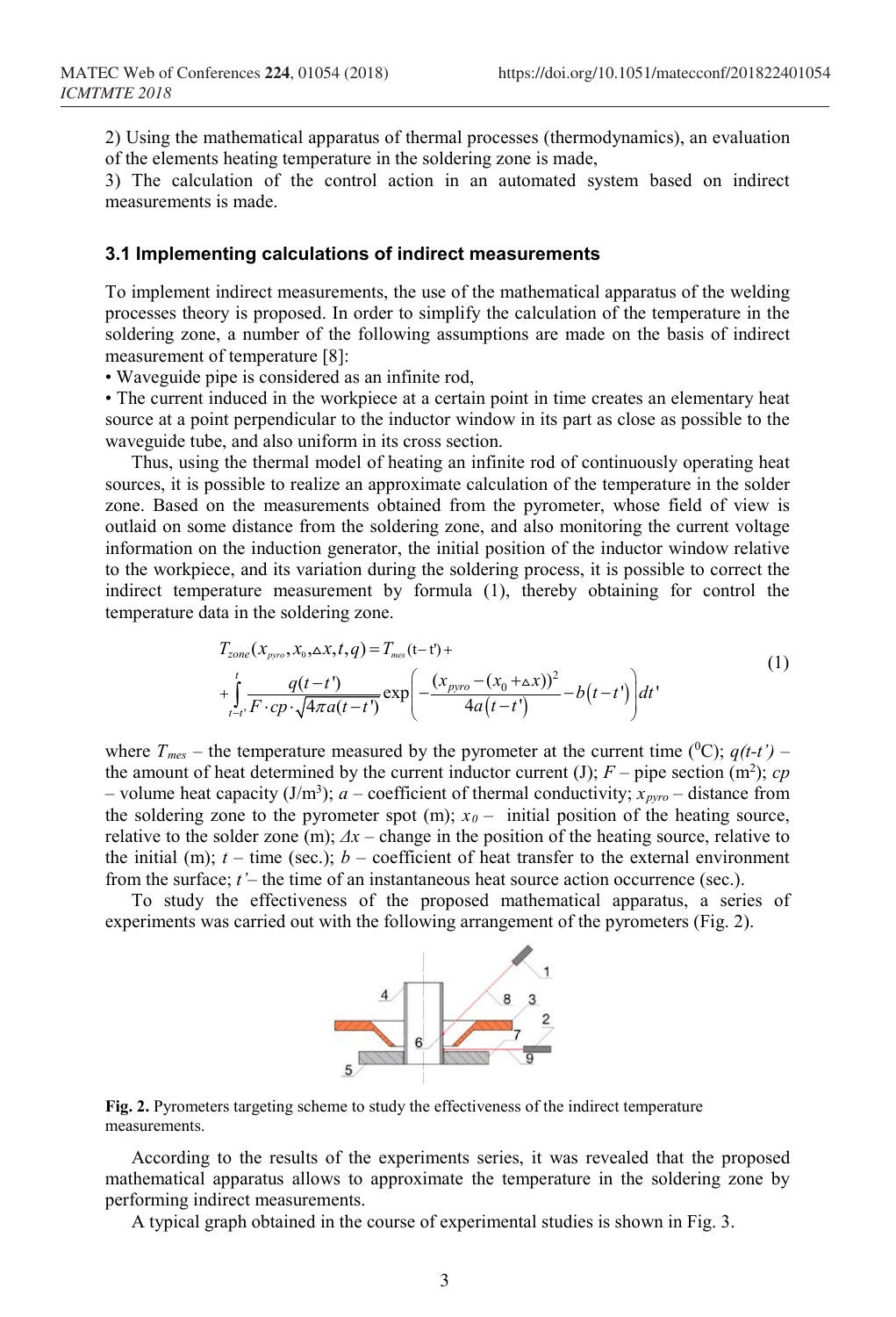

**Fig. 3.** Heating diagram at points of a waveguide pipe without flux: blue graph - temperature in the soldering zone; red graph - temperature in the distance from the soldering zone by 2 cm; green shaded graph - the calculated value of the temperature in the solder zone on the basis of indirect measurements.

As a result of calculations for 25 experiments, the root-mean-square error was  $0.21 \degree C$ , which is permissible within the technological process of induction soldering.

### **3.2 Soldering process control scheme**

Using the RAD Studio programming system, an automated induction soldering control system based on indirect measurements was developed. The system uses two control loops:

1) The control loop for controlling the heating rate according to the temperature of the waveguide pipe.

2) Control of the workpiece position relative to the inductor on the basis of a comparison of the welded elements temperatures.

The block diagram of the developed automated system is shown in Fig. 4.



**Fig. 4.** Block diagram of a two-circuit induction soldering control system.

With the use of the developed system, a series of experiments was carried out both on adjusting the parameters of the control algorithms and on the possibility of using indirect measurements of the waveguide paths soldered elements temperature.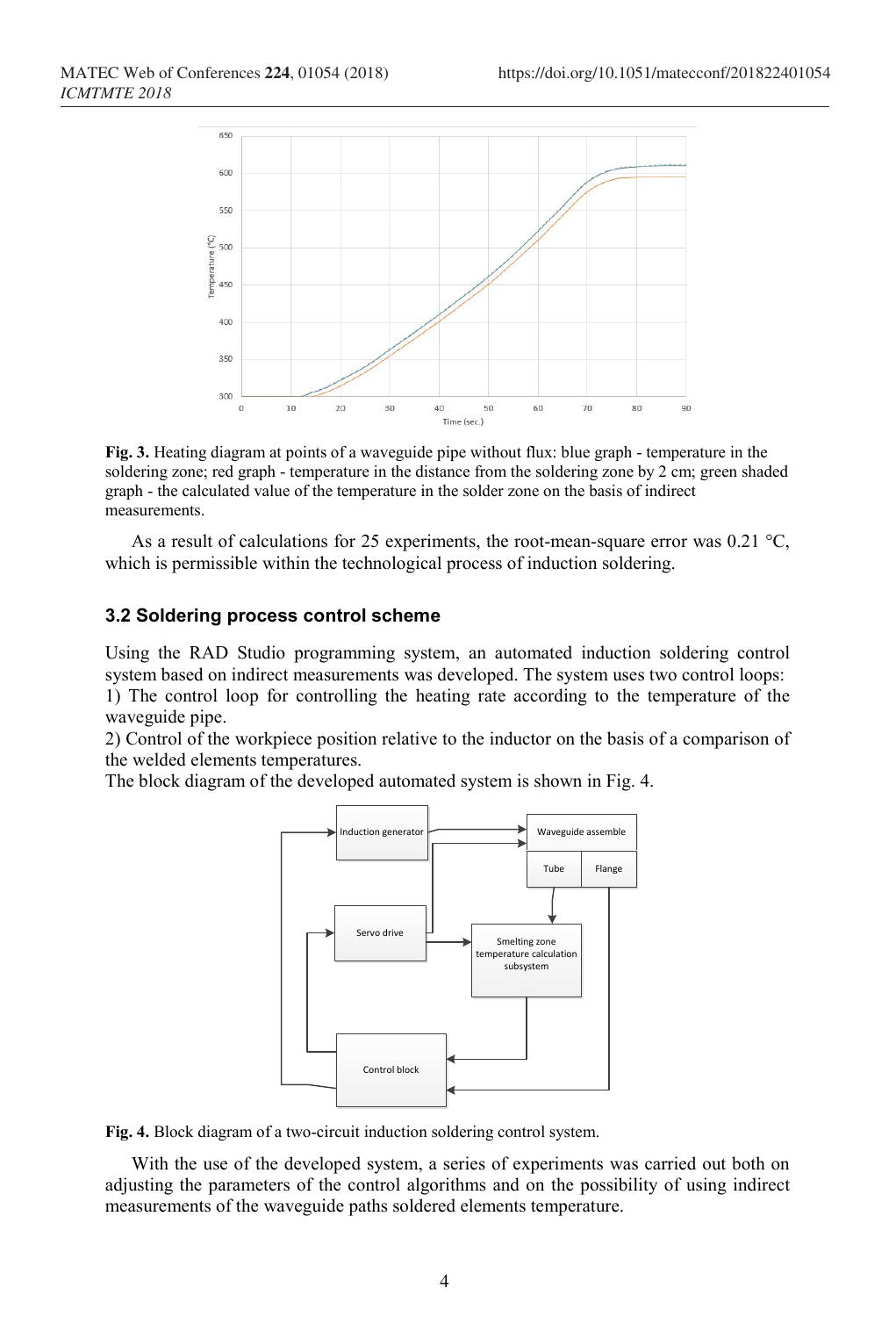# **4 Experimental study**

To conduct experimental studies, soldering of waveguide assemblies of sizes  $58 \times 25$  mm was carried out. A typical heating curve during the soldering process is shown in Fig. 5.



**Fig. 5.** Heating diagram of a waveguide elements when conducting experiments: blue graph temperature in the soldering zone; red graph - temperature in the distance from the soldering zone by 2 cm; green shaded graph - the calculated value of the temperature in the solder zone on the basis of indirect measurements.

As can be seen from the graph, the readings of the pyrometer aimed at the solder zone (blue curve) have significant distortions due to flux melting and changes in the emissivity of the measured surface in the soldering zone. The implementation of the control based on the such information does not allow to carry out high-quality solder joint with high repeatability of the technological process. The distortions introduced by the flux are random in consequence of the different thicknesses of the applied flux layer.

The application for controlling indirect measurements makes it possible to organize efficient control of the technological process with a high degree of repeatability. The disadvantage of the proposed method is the need for the operator to accurately indicate the mass-dimensional characteristics of the waveguide path welded elements, however, taking into account the large-scale production at the enterprises of the rocket and space industry, such a disadvantage can be considered insignificant.

# **5 Conclusion**

The article describes in detail the technological process of waveguide paths soldering using induction heating, as well as the main problems associated with its use. A new scheme for the location of non-contact pyrometric sensors is proposed, as well as a procedure for calculating the temperature of the soldering process based on indirect measurements.

The proposed method of compensation of distortions introduced by flux as a result of the soldering process was tested: using a developed algorithmic and software, a series of full-scale experiments was performed, the results of which confirm the effectiveness of the proposed approach. Application of the research results will reduce the amount of rejects in the production of waveguide tracts, improve the efficiency of the soldering process by reducing the human factor and, accordingly, bring significant economic benefits to the rocket and space industry.

The reported study was funded by the President of the Russian Federation grant for state support of young Russian scientists No MK-6356.2018.8.